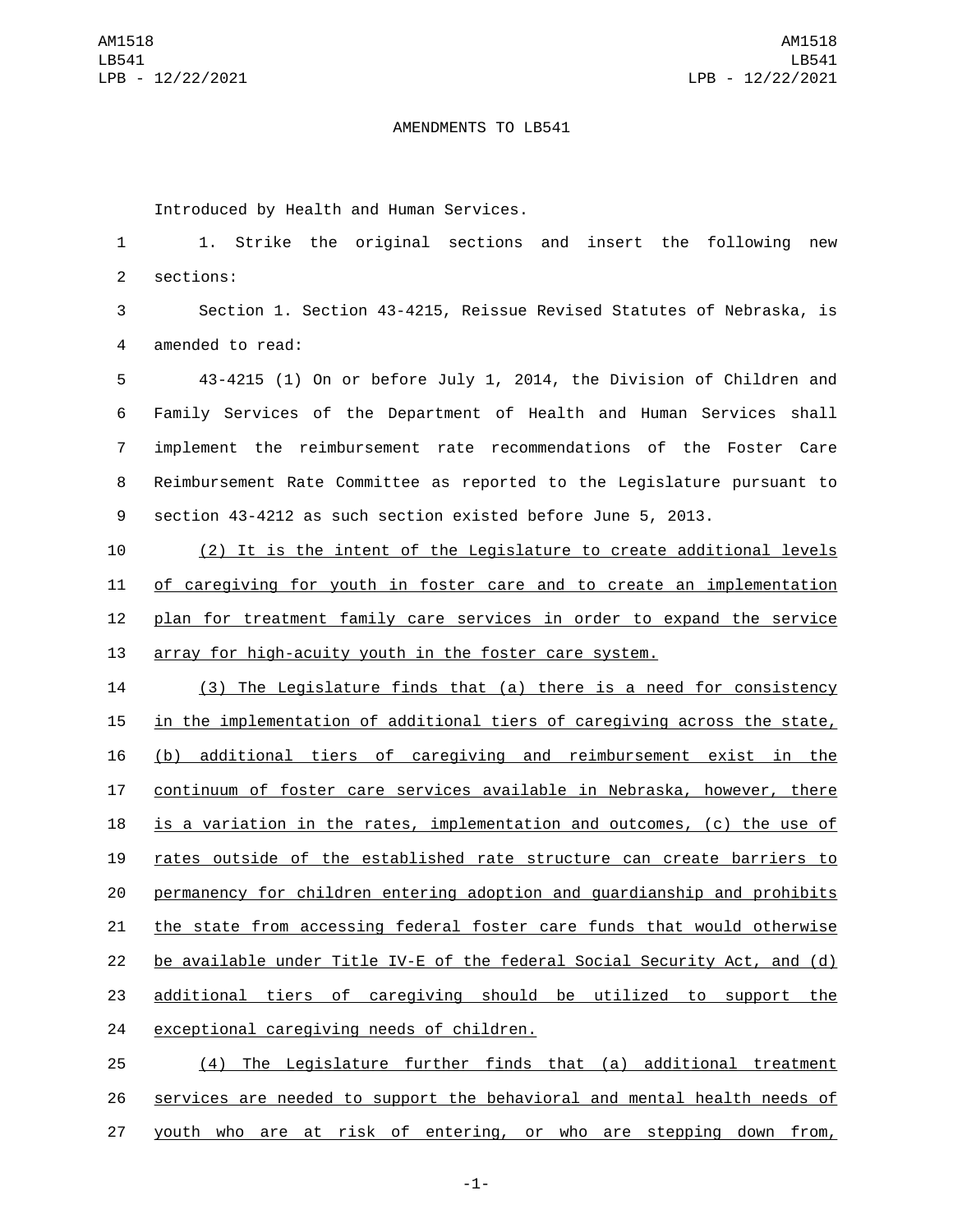congregate treatment placement, and (b) treatment family care services uses blended funding to support caregivers and prevent placement 3 disruption.

 (5) On or before October 1, 2022, the Division of Children and Family Services of the Department of Health and Human Services shall, in collaboration with the Foster Care Reimbursement Rate Committee, implement additional statewide tiers of foster care reimbursements for specialized caregiving with standardized rates for foster parents and 9 child placing agencies.

 $(6)(a)$   $(2)(a)$  On or before July 1, 2013, the Division of Children and Family Services of the Department of Health and Human Services shall develop a pilot project as provided in this subsection to implement the standardized level of care assessment tools recommended by the Foster Care Reimbursement Rate Committee as reported to the Legislature pursuant to section 43-4212 as such section existed before June 5, 2013.

 (b)(i) The pilot project shall comprise two groups: One in an urban area and one in a rural area. The size of each group shall be determined by the division to ensure an accurate estimate of the effectiveness and 19 cost of implementing such tools statewide.

 (ii) The Nebraska Children's Commission shall review and provide a progress report on the pilot project by October 1, 2013, to the department and electronically to the Health and Human Services Committee of the Legislature; shall provide to the department and electronically to the committee by December 1, 2013, a report including recommendations and any legislation necessary, including appropriations, to adopt the recommendations, regarding the adaptation or continuation of the implementation of a statewide standardized level of care assessment; and shall provide to the department and electronically to the committee by February 1, 2014, a final report and final recommendations of the commission.30

Sec. 2. Section 68-1210, Reissue Revised Statutes of Nebraska, is

-2-